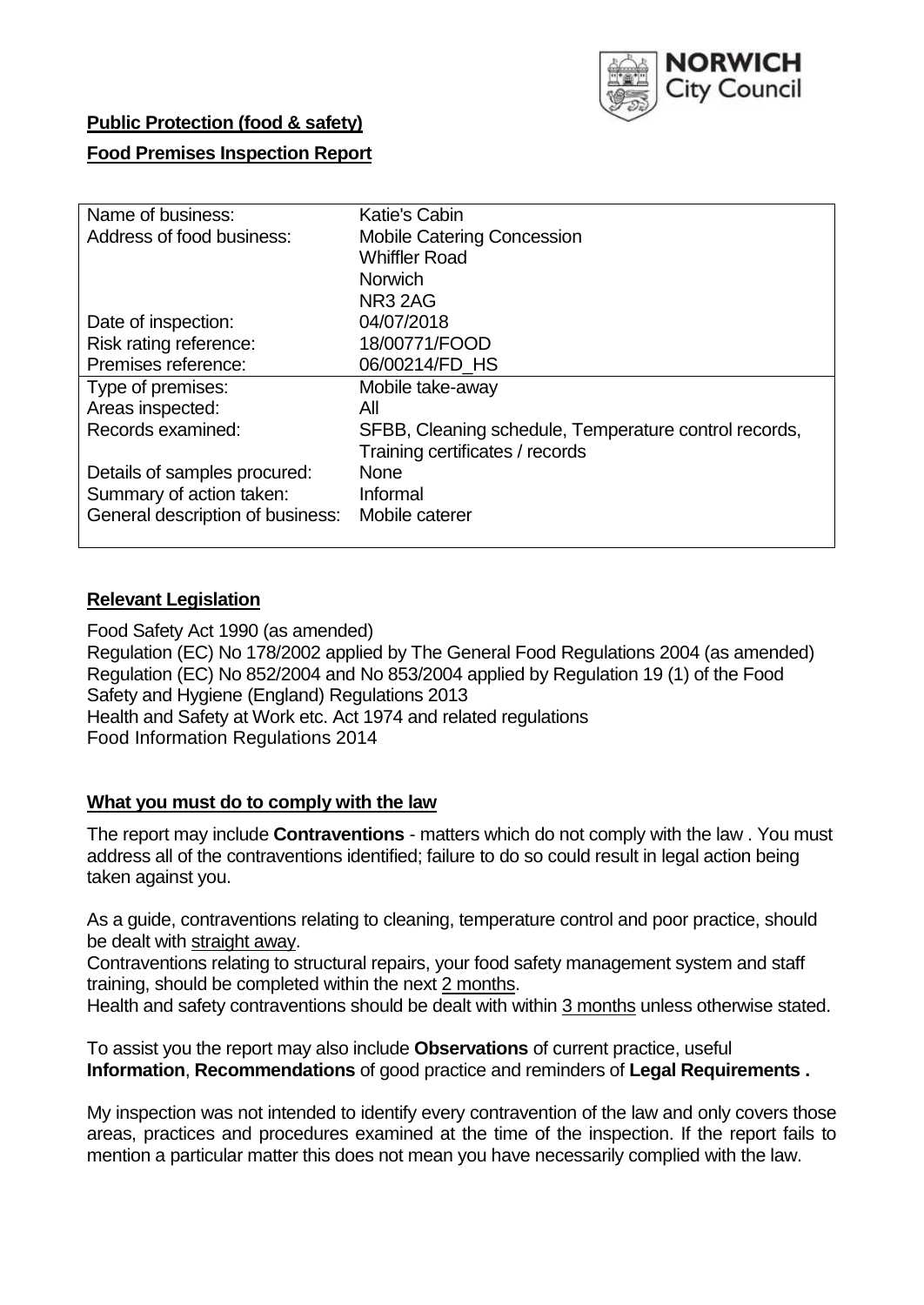# **FOOD SAFETY**

## **How we calculate your Food Hygiene Rating:**

The food safety section has been divided into the three areas which you are scored against for the hygiene rating: 1. food hygiene and safety procedures, 2. structural requirements and 3. confidence in management/control procedures. Each section begins with a summary of what was observed and the score you have been given. Details of how these scores combine to produce your overall food hygiene rating are shown in the table.

| <b>Compliance Area</b>                     |          |    |           | <b>You Score</b> |           |    |           |    |                |  |  |
|--------------------------------------------|----------|----|-----------|------------------|-----------|----|-----------|----|----------------|--|--|
| Food Hygiene and Safety                    |          |    | 0         | $\overline{5}$   | 10        | 15 | 20        | 25 |                |  |  |
| <b>Structure and Cleaning</b>              |          |    | $\bf{0}$  | 5.               | 10        | 15 | 20        | 25 |                |  |  |
| Confidence in management & control systems |          |    | 0         | 5                | 10        | 15 | 20        | 30 |                |  |  |
|                                            |          |    |           |                  |           |    |           |    |                |  |  |
| <b>Your Total score</b>                    | $0 - 15$ | 20 | $25 - 30$ |                  | $35 - 40$ |    | $45 - 50$ |    | > 50           |  |  |
| Your Worst score                           | 5        | 10 | 10        |                  | 15        |    | 20        |    |                |  |  |
|                                            |          |    |           |                  |           |    |           |    |                |  |  |
| <b>Your Rating is</b>                      | 5        | 4. | 3         |                  | 2         |    |           |    | $\overline{0}$ |  |  |

Your Food Hygiene Rating is 5 - a very good standard



# **1. Food Hygiene and Safety**

Food Hygiene standards are excellent. You demonstrated full compliance with legal requirements. You have safe food handling practices and procedures and all the necessary control measures to prevent cross-contamination are in place. **(Score 0)**

## Contamination risks

**Observation** Contamination risks were controlled

**Observation** I was pleased you could demonstrate effective E.coli 0157 control through the complete separation of raw and ready-to-eat food, the correct use of wash-hand basins and thorough handwashing, having dedicated equipment (including complex equipment) for raw and ready-to-eat foods, through 2-stage cleaning and the correct use of sanitiser.

#### Personal Hygiene

**Observation** I was pleased to see that standards of personal hygiene were high.